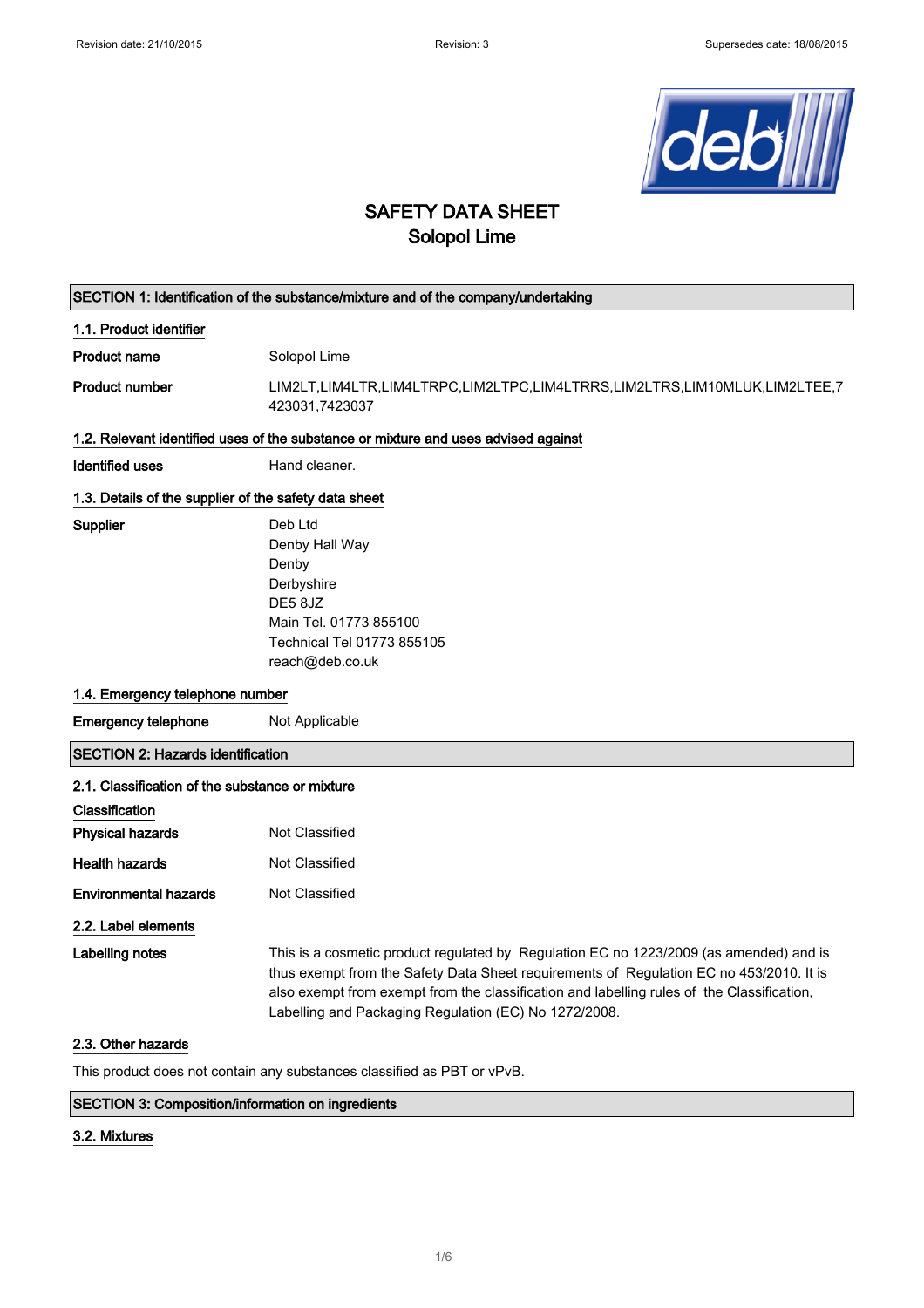INCI Aqua Trideceth-6 Corn (Zea Mays) Meal Glycerin Citrus Aurantifolia 2-Bromo-2-Nitropropane-1,3-Diol Methylisothiazolinone Methylchloroisothiazolinone Magnesium Nitrate Magnesium Chloride Sodium Carbomer Triticum Vulgare BHT Limonene CI 19140 CI 42090

### SECTION 4: First aid measures

| 4.1. Description of first aid measures                     |                                                                                                                                                                      |  |
|------------------------------------------------------------|----------------------------------------------------------------------------------------------------------------------------------------------------------------------|--|
| Inhalation                                                 | Not relevant. Unlikely route of exposure as the product does not contain volatile substances.                                                                        |  |
| Ingestion                                                  | Rinse mouth thoroughly with water. Get medical attention if any discomfort continues.                                                                                |  |
| <b>Skin contact</b>                                        | Not relevant.                                                                                                                                                        |  |
| Eye contact                                                | Remove any contact lenses and open eyelids wide apart. Continue to rinse for at least 15<br>minutes. Get medical attention promptly if symptoms occur after washing. |  |
|                                                            | 4.2. Most important symptoms and effects, both acute and delayed                                                                                                     |  |
| Inhalation                                                 | No specific symptoms known.                                                                                                                                          |  |
| Ingestion                                                  | No specific symptoms known.                                                                                                                                          |  |
| <b>Skin contact</b>                                        | No specific symptoms known.                                                                                                                                          |  |
| Eye contact                                                | May cause temporary eye irritation.                                                                                                                                  |  |
|                                                            | 4.3. Indication of any immediate medical attention and special treatment needed                                                                                      |  |
| Notes for the doctor                                       | No specific recommendations.                                                                                                                                         |  |
| <b>SECTION 5: Firefighting measures</b>                    |                                                                                                                                                                      |  |
| 5.1. Extinguishing media                                   |                                                                                                                                                                      |  |
| Suitable extinguishing media                               | The product is not flammable. Use fire-extinguishing media suitable for the surrounding fire.                                                                        |  |
| 5.2. Special hazards arising from the substance or mixture |                                                                                                                                                                      |  |
| <b>Hazardous combustion</b><br>products                    | No known hazardous decomposition products.                                                                                                                           |  |
| 5.3. Advice for firefighters                               |                                                                                                                                                                      |  |
| Protective actions during<br>firefighting                  | No specific firefighting precautions known.                                                                                                                          |  |
| <b>SECTION 6: Accidental release measures</b>              |                                                                                                                                                                      |  |
|                                                            | 6.1. Personal precautions, protective equipment and emergency procedures                                                                                             |  |

Personal precautions **Avoid contact with eyes.**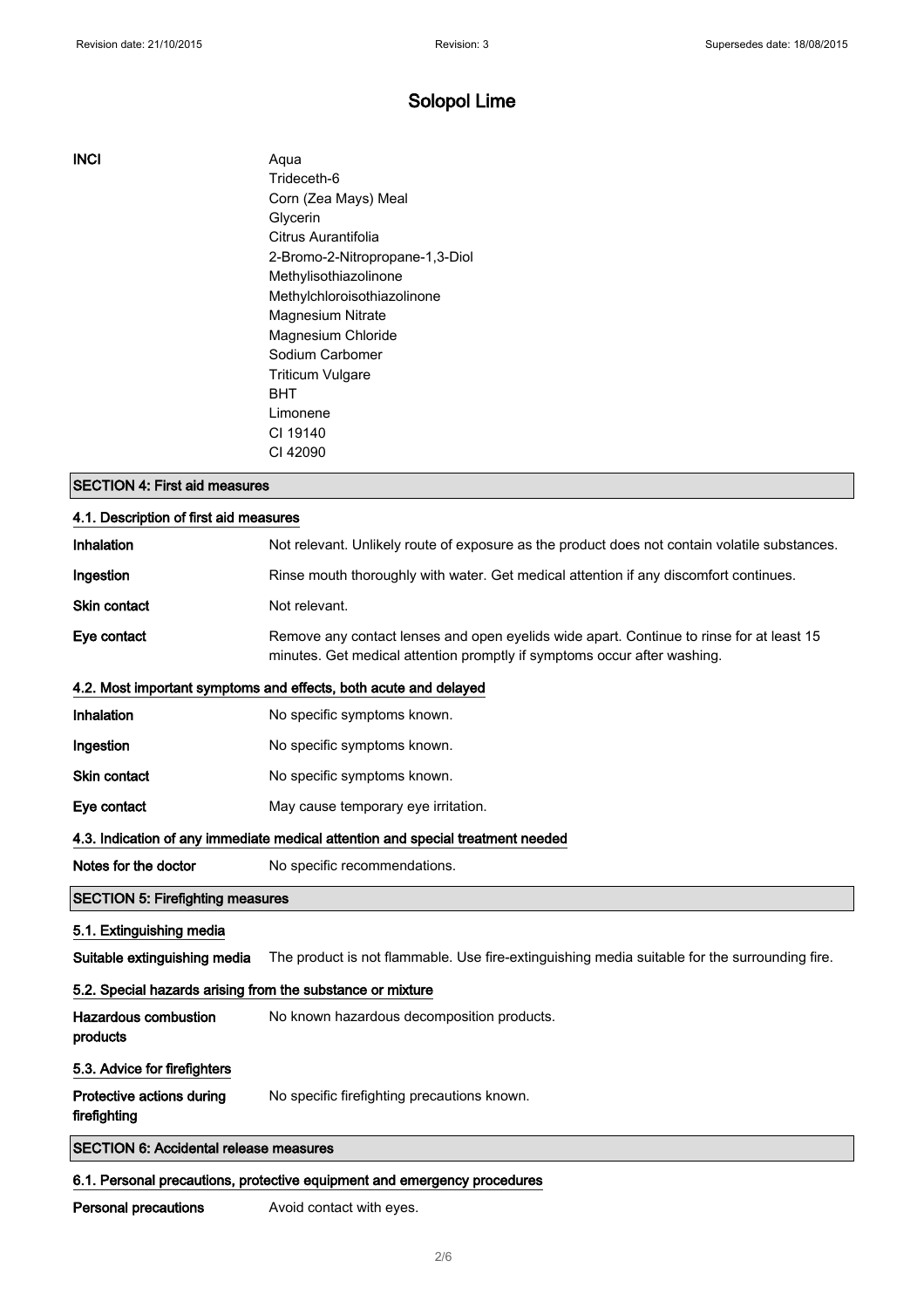#### 6.2. Environmental precautions

Environmental precautions Not considered to be a significant hazard due to the small quantities used.

#### 6.3. Methods and material for containment and cleaning up

Methods for cleaning up Flush away spillage with plenty of water. Avoid contamination of ponds or watercourses with washing down water. Absorb spillage with non-combustible, absorbent material. Do not discharge into drains or watercourses or onto the ground.

#### 6.4. Reference to other sections

| Reference to other sections                                       | For waste disposal, see Section 13.                                 |  |  |
|-------------------------------------------------------------------|---------------------------------------------------------------------|--|--|
| <b>SECTION 7: Handling and storage</b>                            |                                                                     |  |  |
| 7.1. Precautions for safe handling                                |                                                                     |  |  |
| <b>Usage precautions</b>                                          | Avoid contact with eyes.                                            |  |  |
| 7.2. Conditions for safe storage, including any incompatibilities |                                                                     |  |  |
| <b>Storage precautions</b>                                        | Stable at normal ambient temperatures.                              |  |  |
| 7.3. Specific end use(s)                                          |                                                                     |  |  |
| Specific end use(s)                                               | The identified uses for this product are detailed in Section 1.2.   |  |  |
| <b>SECTION 8: Exposure Controls/personal protection</b>           |                                                                     |  |  |
| 8.1. Control parameters                                           |                                                                     |  |  |
| Ingredient comments                                               | None.                                                               |  |  |
| 8.2. Exposure controls                                            |                                                                     |  |  |
| Appropriate engineering<br>controls                               | Not relevant.                                                       |  |  |
| Eye/face protection                                               | Not relevant.                                                       |  |  |
| Hygiene measures                                                  | Not relevant.                                                       |  |  |
| <b>Respiratory protection</b>                                     | No specific recommendations.                                        |  |  |
| <b>SECTION 9: Physical and Chemical Properties</b>                |                                                                     |  |  |
| 9.1. Information on basic physical and chemical properties        |                                                                     |  |  |
| Appearance                                                        | Viscous liquid.                                                     |  |  |
| Colour                                                            | Green.                                                              |  |  |
| Odour                                                             | Pleasant, agreeable.                                                |  |  |
| pH                                                                | pH (concentrated solution): 7.0-8.0                                 |  |  |
| 9.2. Other information                                            |                                                                     |  |  |
| Other information                                                 | None.                                                               |  |  |
| <b>SECTION 10: Stability and reactivity</b>                       |                                                                     |  |  |
| 10.1. Reactivity                                                  |                                                                     |  |  |
| Reactivity                                                        | There are no known reactivity hazards associated with this product. |  |  |
| 10.2. Chemical stability                                          |                                                                     |  |  |
| <b>Stability</b>                                                  | Stable at normal ambient temperatures.                              |  |  |
|                                                                   |                                                                     |  |  |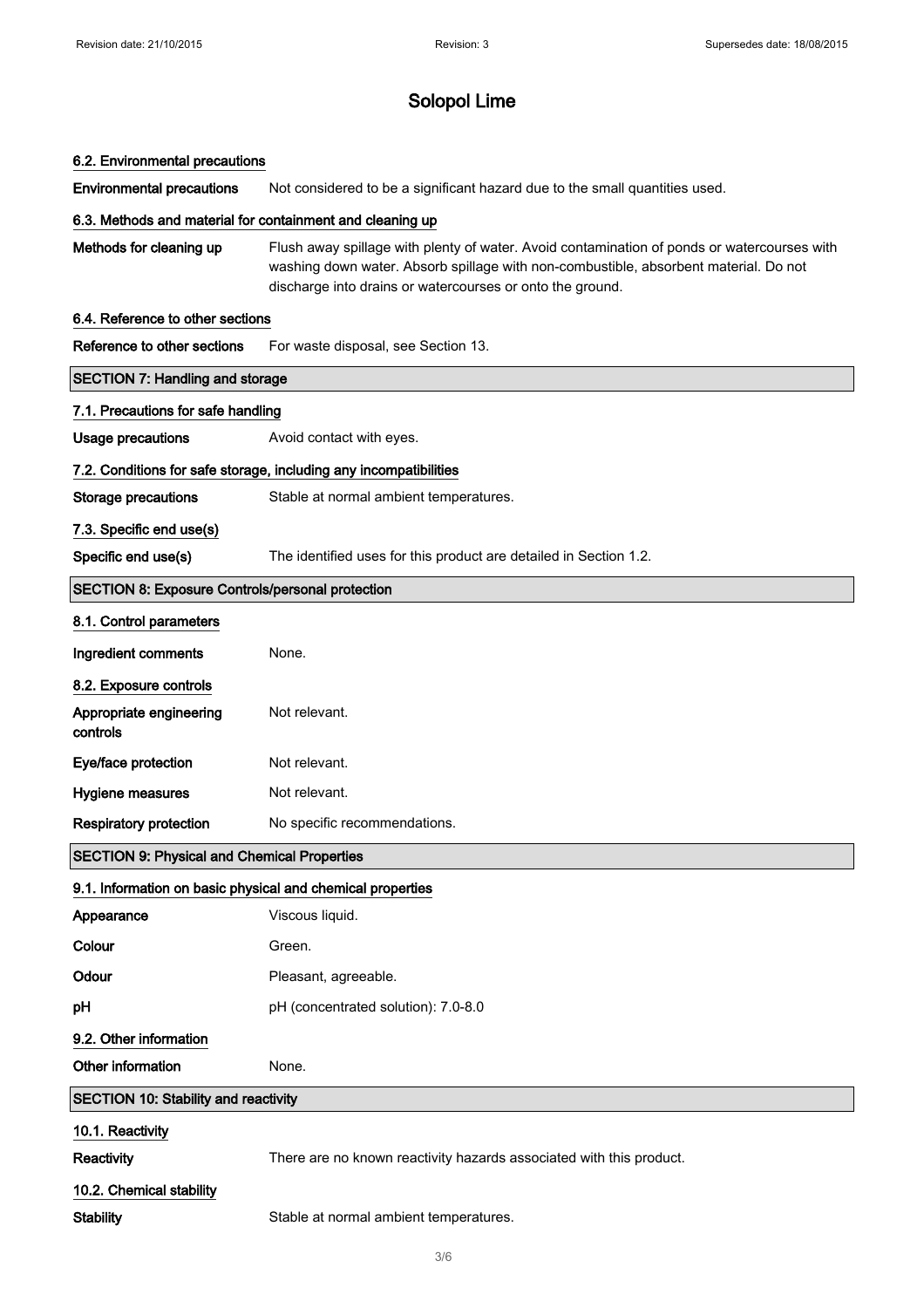| 10.3. Possibility of hazardous reactions     |                                                                                                                     |  |
|----------------------------------------------|---------------------------------------------------------------------------------------------------------------------|--|
| Possibility of hazardous<br>reactions        | Not determined.                                                                                                     |  |
| 10.4. Conditions to avoid                    |                                                                                                                     |  |
| Conditions to avoid                          | There are no known conditions that are likely to result in a hazardous situation.                                   |  |
| 10.5. Incompatible materials                 |                                                                                                                     |  |
| Materials to avoid                           | No specific material or group of materials is likely to react with the product to produce a<br>hazardous situation. |  |
| 10.6. Hazardous decomposition products       |                                                                                                                     |  |
| Hazardous decomposition<br>products          | Does not decompose when used and stored as recommended.                                                             |  |
| <b>SECTION 11: Toxicological information</b> |                                                                                                                     |  |

#### 11.1. Information on toxicological effects

| General information | A qualified toxicologist has evaluated and approved this product by conducting a Product<br>Safety Assessment as per the Cosmetic Regulation n EC no 1223/2009 (as amended).<br>Based on knowledge of the properties of the components, adverse effects on human health<br>are not to be expected in normal use. Customer complaint data demonstrates the product to<br>be completely harmless to the skin. The 48h Single Patch Test results show the product to be<br>non-irritant. |
|---------------------|---------------------------------------------------------------------------------------------------------------------------------------------------------------------------------------------------------------------------------------------------------------------------------------------------------------------------------------------------------------------------------------------------------------------------------------------------------------------------------------|
| Inhalation          | No specific health hazards known.                                                                                                                                                                                                                                                                                                                                                                                                                                                     |
| Ingestion           | May cause discomfort if swallowed.                                                                                                                                                                                                                                                                                                                                                                                                                                                    |
| <b>Skin contact</b> | Skin irritation should not occur when used as recommended.                                                                                                                                                                                                                                                                                                                                                                                                                            |
| Eye contact         | May cause temporary eye irritation.                                                                                                                                                                                                                                                                                                                                                                                                                                                   |

#### SECTION 12: Ecological Information

Ecotoxicity Mot regarded as dangerous for the environment.

### 12.1. Toxicity

#### 12.2. Persistence and degradability

Persistence and degradability The surfactant(s) contained in this product complies(comply) with the biodegradability criteria as laid down in Regulation (EC) No. 648/2004 on detergents. Data to support this assertion are held at the disposal of the competent authorities of the Member States and will be made available to them at their direct request, or at the request of a detergent manufacturer.

#### 12.3. Bioaccumulative potential

Bioaccumulative potential No data available on bioaccumulation.

12.4. Mobility in soil

Mobility Mobility The product is soluble in water.

#### 12.5. Results of PBT and vPvB assessment

Results of PBT and vPvB This product does not contain any substances classified as PBT or vPvB.

assessment

#### 12.6. Other adverse effects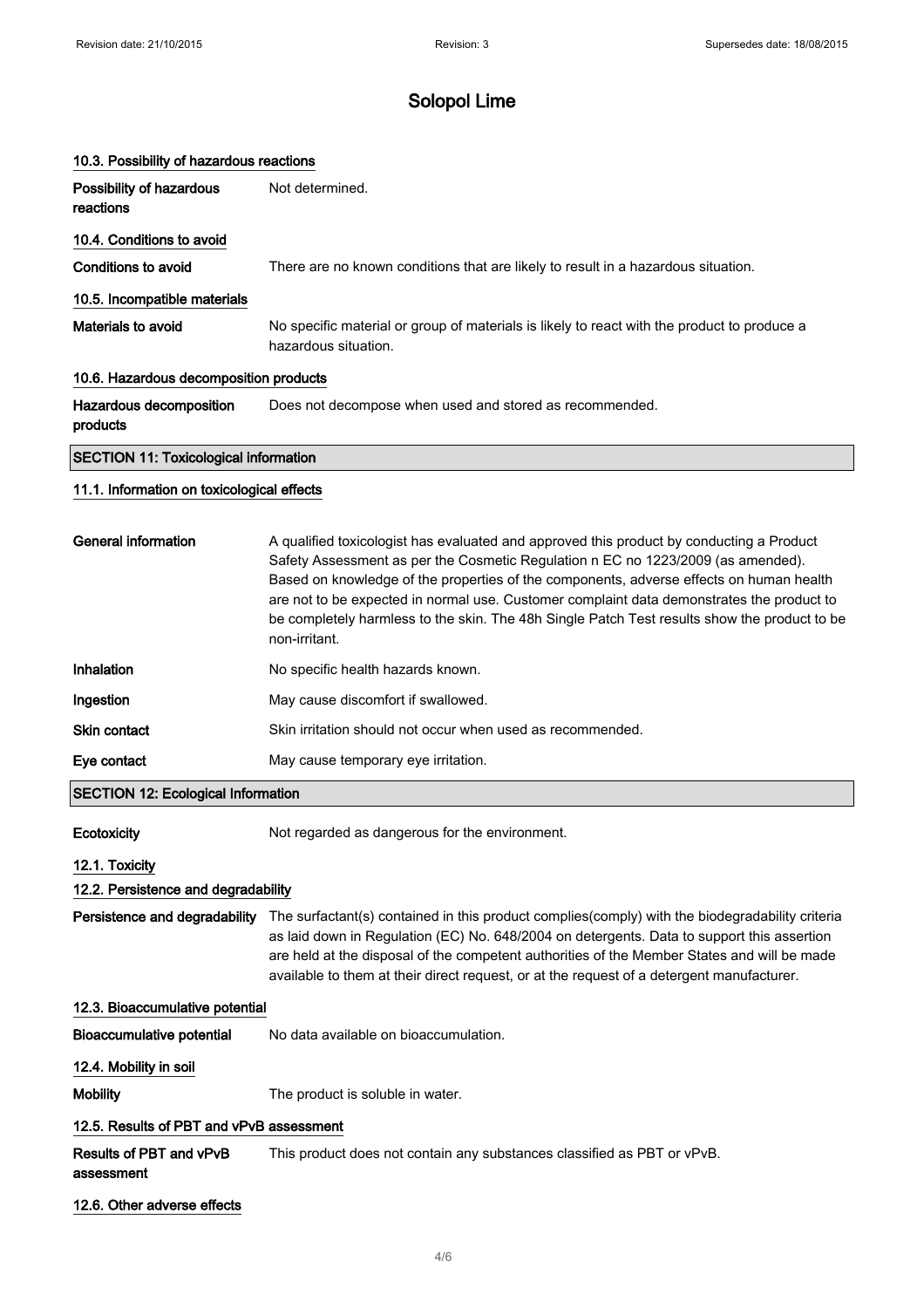| Other adverse effects                                                                          | None known.                                                                                                                                                                                                                                                                                                                              |  |  |
|------------------------------------------------------------------------------------------------|------------------------------------------------------------------------------------------------------------------------------------------------------------------------------------------------------------------------------------------------------------------------------------------------------------------------------------------|--|--|
| <b>SECTION 13: Disposal considerations</b>                                                     |                                                                                                                                                                                                                                                                                                                                          |  |  |
| 13.1. Waste treatment methods                                                                  |                                                                                                                                                                                                                                                                                                                                          |  |  |
| <b>General information</b>                                                                     | When handling waste, the safety precautions applying to handling of the product should be<br>considered.                                                                                                                                                                                                                                 |  |  |
| <b>Disposal methods</b>                                                                        | Dispose of waste to licensed waste disposal site in accordance with the requirements of the<br>local Waste Disposal Authority. Reuse or recycle products wherever possible.                                                                                                                                                              |  |  |
| <b>SECTION 14: Transport information</b>                                                       |                                                                                                                                                                                                                                                                                                                                          |  |  |
| Road transport notes                                                                           | Not classified.                                                                                                                                                                                                                                                                                                                          |  |  |
| Rail transport notes                                                                           | Not classified.                                                                                                                                                                                                                                                                                                                          |  |  |
| Sea transport notes                                                                            | Not classified.                                                                                                                                                                                                                                                                                                                          |  |  |
| Air transport notes                                                                            | Not classified.                                                                                                                                                                                                                                                                                                                          |  |  |
| 14.1. UN number                                                                                |                                                                                                                                                                                                                                                                                                                                          |  |  |
| Not applicable.                                                                                |                                                                                                                                                                                                                                                                                                                                          |  |  |
| 14.2. UN proper shipping name                                                                  |                                                                                                                                                                                                                                                                                                                                          |  |  |
| Not applicable.                                                                                |                                                                                                                                                                                                                                                                                                                                          |  |  |
| 14.3. Transport hazard class(es)                                                               |                                                                                                                                                                                                                                                                                                                                          |  |  |
| Not applicable.                                                                                |                                                                                                                                                                                                                                                                                                                                          |  |  |
| 14.4. Packing group                                                                            |                                                                                                                                                                                                                                                                                                                                          |  |  |
| Not applicable.                                                                                |                                                                                                                                                                                                                                                                                                                                          |  |  |
| 14.5. Environmental hazards                                                                    |                                                                                                                                                                                                                                                                                                                                          |  |  |
| Environmentally hazardous substance/marine pollutant                                           |                                                                                                                                                                                                                                                                                                                                          |  |  |
| No.                                                                                            |                                                                                                                                                                                                                                                                                                                                          |  |  |
| 14.6. Special precautions for user                                                             |                                                                                                                                                                                                                                                                                                                                          |  |  |
| Not applicable.                                                                                |                                                                                                                                                                                                                                                                                                                                          |  |  |
|                                                                                                | 14.7. Transport in bulk according to Annex II of MARPOL73/78 and the IBC Code                                                                                                                                                                                                                                                            |  |  |
| Transport in bulk according to Not applicable.<br>Annex II of MARPOL 73/78<br>and the IBC Code |                                                                                                                                                                                                                                                                                                                                          |  |  |
| <b>SECTION 15: Regulatory information</b>                                                      |                                                                                                                                                                                                                                                                                                                                          |  |  |
|                                                                                                | 15.1. Safety, health and environmental regulations/legislation specific for the substance or mixture                                                                                                                                                                                                                                     |  |  |
| <b>EU</b> legislation                                                                          | This is a cosmetic product regulated by Regulation EC no 1223/2009 (as amended) and is<br>thus exempt from the Safety Data Sheet requirements of Regulation EC no 453/2010. It is<br>also exempt from exempt from the classification and labelling rules of the Classification,<br>Labelling and Packaging Regulation (EC) No 1272/2008. |  |  |
| Water hazard classification                                                                    | WGK1                                                                                                                                                                                                                                                                                                                                     |  |  |
| 15.2. Chemical safety assessment                                                               |                                                                                                                                                                                                                                                                                                                                          |  |  |

No chemical safety assessment has been carried out.